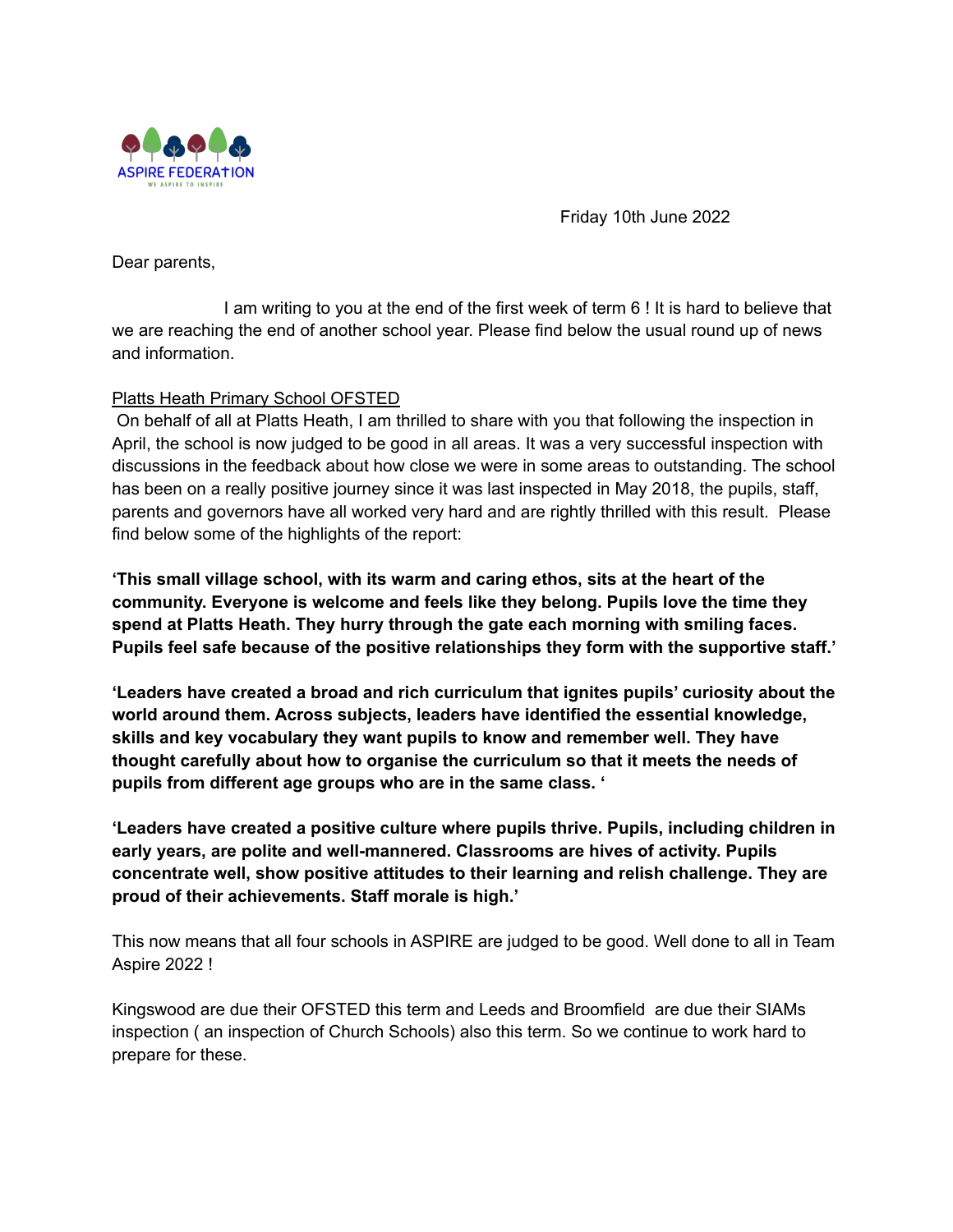### Leeds and Broomfield Nurture provision

Also this week I am very pleased to share that Leeds and Broomfield had their assessment, having completed all the training and set up an effective nurture provision, which provides support to those pupils who are vulnerable or have additional needs. The nurture provision at Leeds and Broomfield is now accredited which is a fantastic achievement and really highlights how effective the provision is. A huge well done to Mrs Steer, Mrs Coleman and Ms Nimmo and all the staff, pupils and parents at Leeds and Broomfield.

Kingswood, Platts Heath and Ulcombe are at an earlier stage of the same training and will be looking to complete their accreditation at some point in the next academic year. The team from Leeds and Broomfield will be able to support this.

#### Phonics screening

Pupils in year 1 have this week completed their phonics screening check, where they are asked to read a list of real and alien words to check their understanding of phonics. The children need to score at least 32/40 to pass the check. If they score less than 32, they will carry on with phonics in year 2 and have a chance to resit the check. Well done to all pupils in year 1 and 2 that completed the check this week.

## MTC - year 4

Over the last two weeks year 4 pupils will be sitting the MTC- Multiplication Tables Check, a new test introduced by the government to check children's recall of times tables. This year's year 4 will be the first year group to take the test and as such there is no pass mark this year. It will be interesting to see how the children get on - they have been practicing in class and it is all about speed and accuracy in remembering those times tables facts !

#### Forest schools

Year 6 are currently on their first school day today, lets hope the weather stays dry ! Year 5 are the next year group to attend on the 8th July 2022.

Kingswood have had a forest school area developed within their grounds which we are all excited to use in the coming months. Staff will attend a training session in September. Ulcombe are having an outdoor classroom built within their grounds, so we will have two fantastic resources to use.

Please do not hesitate to contact me if you have any queries at [exechead@aspire-kent.org.uk](mailto:exechead@aspire-kent.org.uk)